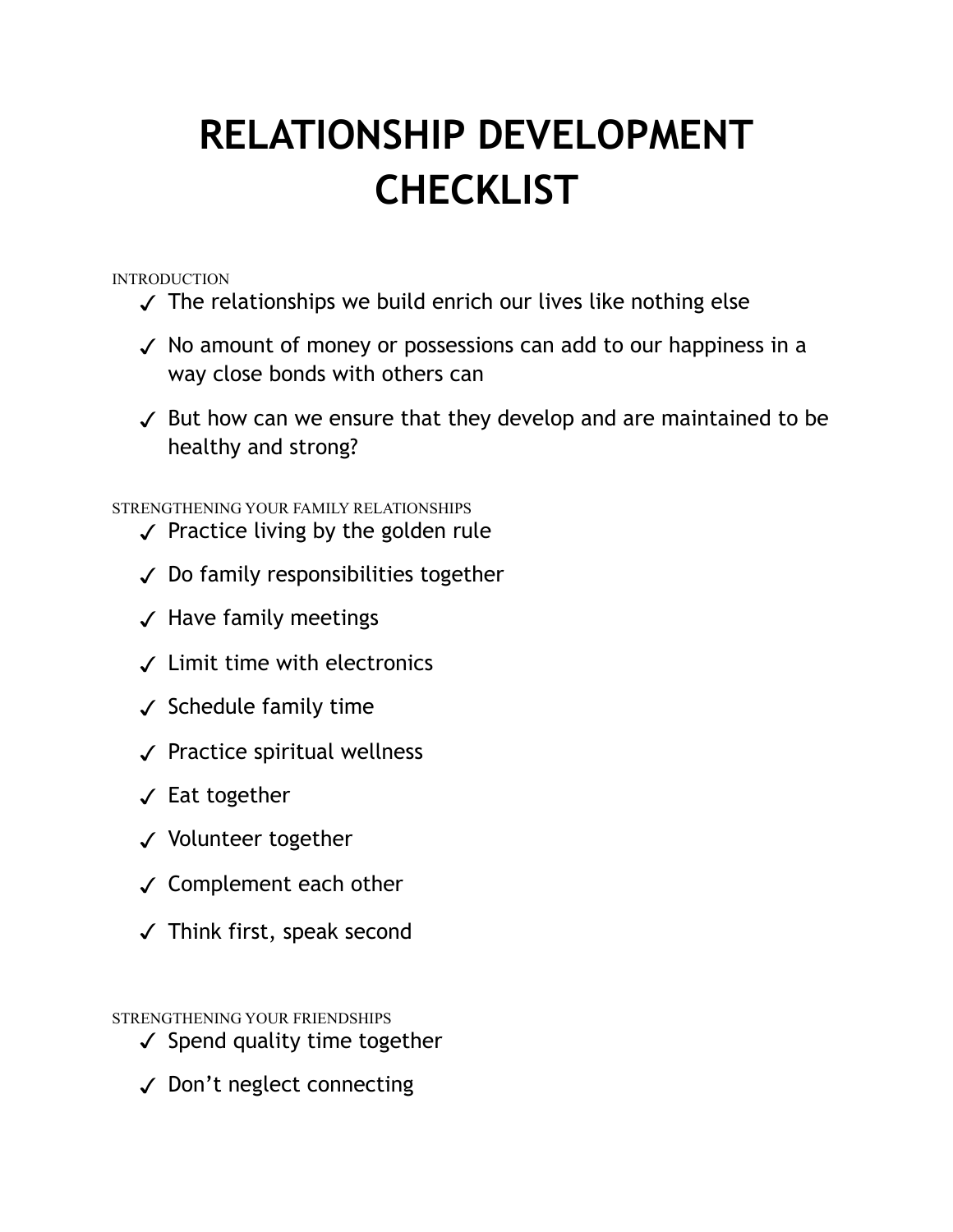- ✓ Celebrate in their good fortune
- $\checkmark$  Encourage their dreams
- $\checkmark$  Enjoy new activities together
- ✓ Support them
- ✓ Limit your expectations
- ✓ Forgive their faults
- ✓ Don't take them for granted
- ✓ Pay attention to signs
- $\checkmark$  See things from their perspective
- ✓ Build memories
- ✓ Little things count

STRENGTHENING YOUR WORK RELATIONSHIPS

- ✓ Avoid gossip
- ✓ Manage your boundaries
- $\checkmark$  Be appreciative
- ✓ Don't interrupt
- $\checkmark$  Be clear about expectations
- ✓ Develop emotional intelligence
- ✓ Build mutual respect
- ✓ Let it set… but not fester
- ✓ Encourage open communication

STRENGTHENING YOUR ROMANTIC RELATIONSHIP